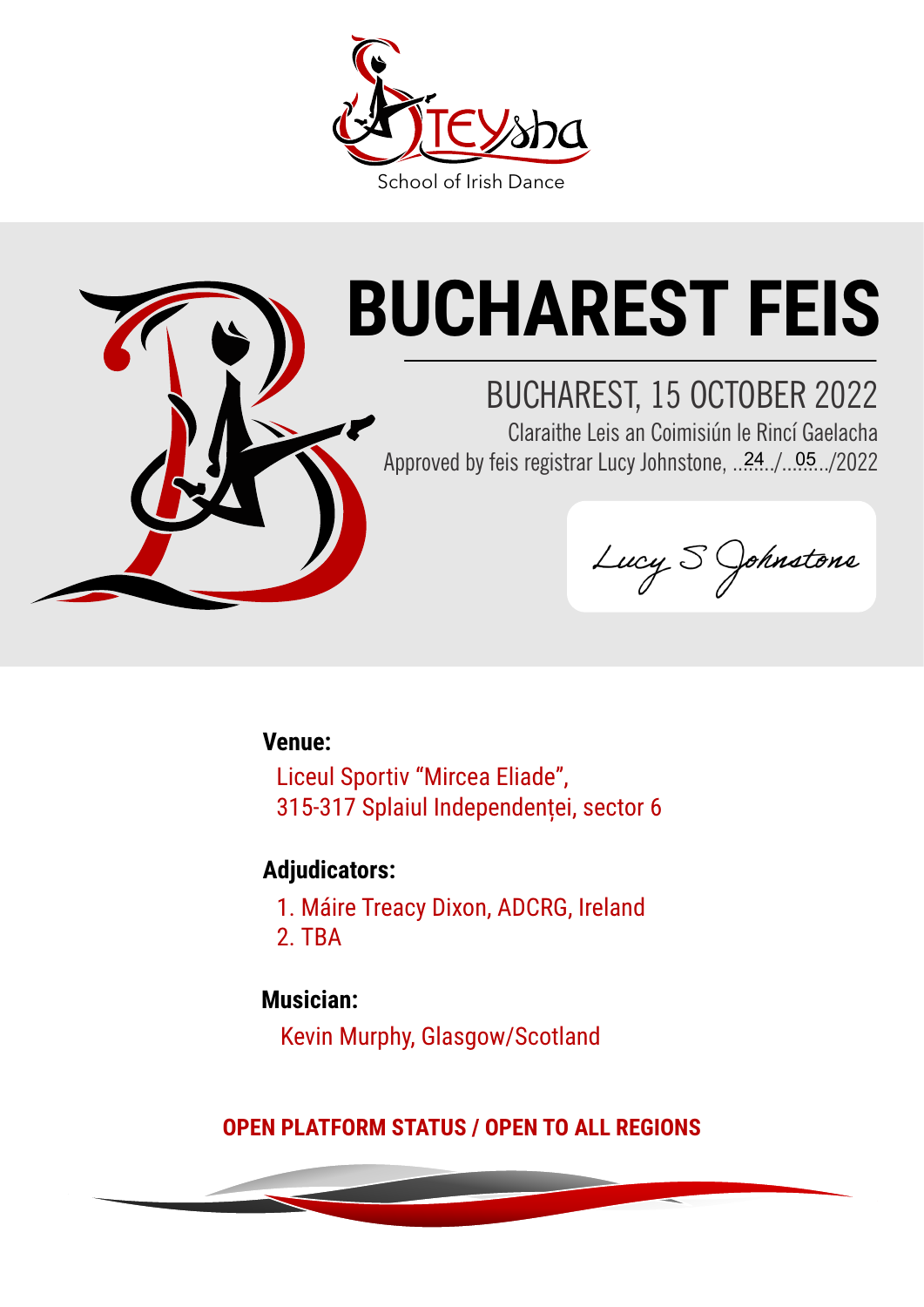### Dragi prieteni / Dear Friends / A Chairde,

Welcome to STEYsha School of Irish Dance's fifth edition of Bucharest Feis & Grade Exams, in the capital city of beautiful Romania, the only CLRG feis in the South-East of Europe. After a two-years hiatus, we are back and more excited than ever to having you back in Bucharest.

We offer all the grade competitions, including separate light and heavy trophies, as well as Premier Championships judged by two judges. And, as usual, Bucharest Feis would not be the full experience you've learned to expect when coming over for our event without the special competitions: Transylvania Land Treble Reels, Blind Hornpipe and Family Ceili.

To honour the life and love for Irish dance of our dear creator of the past years' plush cat awards, Romelia Alda, we are continuing her legacy of offering handmade cats to all the winners in the beginner reels, all the special competitions and the top three placing dancers in the Premier Championships, who will also be getting sashes and cups.

All dancers in the beginner competitions will receive a medal and all first-place winners will get a trophy. All of this year's feis competitors will receive an electronic certificate of attendance after the event. We are working on putting together some more souvenirs and feis merchandise with our mascot cat, Caoimhe, as in the previous years.

While being here, remember that Romania has the fastest internet connection in Europe and there are numerous locations to offer free WiFi, so make sure to take advantage of it and to use the #bucharestfeis and @bucharestfeis, @steyshaschool tags in your Instagram and TikTok updates to be reshared by our staff.

Feel free to contact us with any inquiries you or your dancers might have. We are very eager to meet you in Bucharest this autumn!



School of Irish Dance

Cu respect / Yours respectfully/ Mise le meas,

**Mara CERNAT, TCRG** STEYsha School of Irish Dance

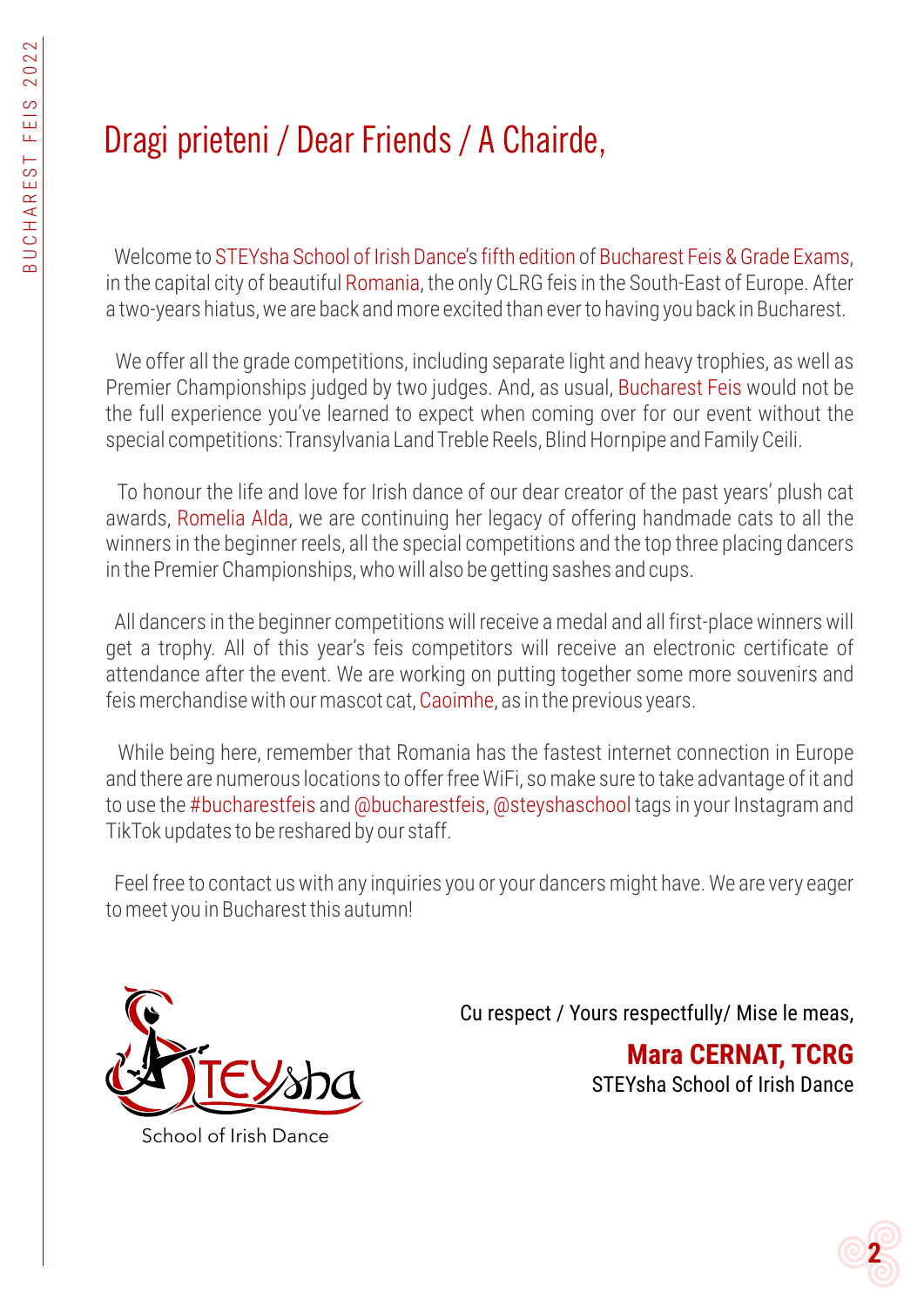### BUCHAREST FEIS RULES

Make sure to read the Feis rules which you can find at the link below, or by scanning the QR code: http://bucharestfeis.steysha-dansirlandez.ro/syllabus-and-rules/



#### **THE WEEKEND**

Saturday, October 15th: Feis Day & Afterparty

#### **THE FEIS VENUE**

The sports hall of "Liceul Sportiv Mircea Eliade" (Sports High School), situated only five minutes away from the subway stop "Petrache Poenaru", a very good connection to the city centre.

#### **PRIZES**

- Awards for all in Beginners;
- Cups for all first places;
- Handmade toy cats for all first places in the Beginner Reel and Special Competitions;
- Sashes and toy cats for top three places in Premier Championships;
- Electronic recognition certificates for all schools and dancers attending.

#### **SPECIAL COMPETITIONS**

- Family Ceili share the feis experience with some of your family members;
- Transylvania Land Treble Reel will you be a vampire or a different being from the Romanian lore?
- Blind Hornpipe Do you have the best hornpipe timing? Dancers perform 16 bars of hornpipe, while the judges are facing away.

#### **VENDORS**

- On site cafeteria cooked meals, soft drinks, cakes etc;
- [Introvert Coffee Bar](https://introvertcoffeebar.ro/) coffee & soft drinks
- - [Snakes & Wizards](https://www.facebook.com/SnakesandWizards/)  gaming activities to pass the non-competing time away;
- Steysha team Bucharest Feis souvenirs and merchandise, used shoes exchange/sale etc.

#### **OUR SPONSORS**

- Cultural Patron: [The Embassy of Ireland to Romania](https://www.dfa.ie/irish-embassy/romania/);
- Sound logistics by: [Sound Division](https://www.sounddivision.ro/) .

#### **TRAVEL AND ACCOMMODATION**

- Information available on our website: http://bucharestfeis.steysha-dansirlandez.ro/travel/

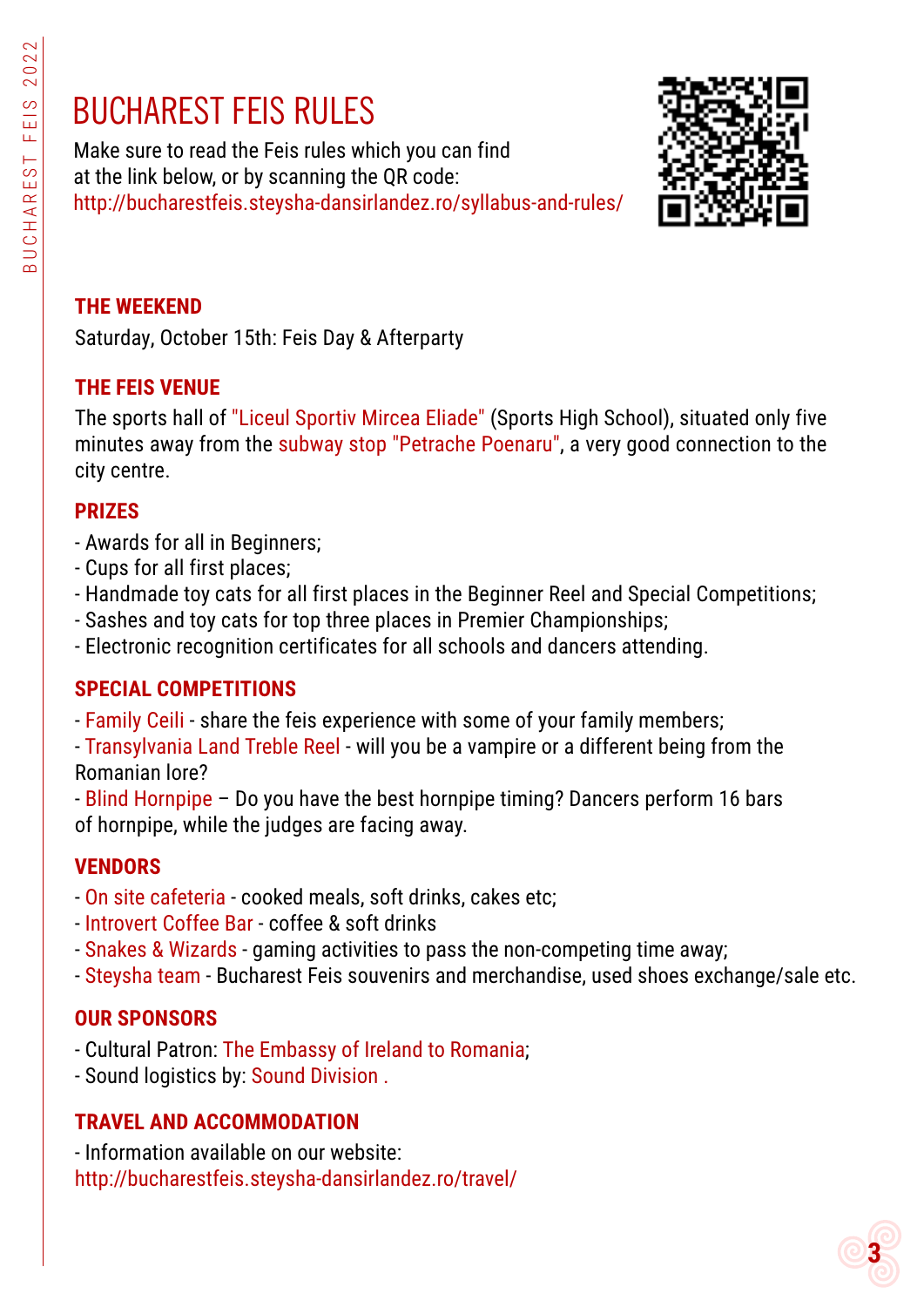### FEIS FEES

(payable in EUR or equivalent in Romanian Leu (RON): 1 EUR = 5 RON)

| Solo competitions                                                              | 5 EUR            |
|--------------------------------------------------------------------------------|------------------|
| <b>Team competitions</b><br>$(2/3/4$ hands)                                    | 4 EUR per dancer |
| <b>Team competitions</b><br>(Family Ceili Special)                             | 7 EUR per team   |
| Trophy competitions<br>(Trophy, Traditional Sets, Treble Reel, Blind Hornpipe) | <b>6.5 EUR</b>   |
| <b>Premier Championship</b>                                                    | <b>25 EUR</b>    |
| RCCEA Feis fee per dancer                                                      | 1 EUR            |
| Admittance fee for spectators                                                  | 8 EUR/person     |
| Admittance fee for STEYsha families                                            | 5 EUR/person     |

Payments have to be made in cash on the day of the feis at the entry table (in EUR or RON). Please note there will be a separate table for STEYsha School entries.

#### Bank transfer payments can be done upon request.

Dancers' numbers will be available for collection by teachers or school representatives - the fee for the entire school must be paid beforehand.

#### Registration and results:

Only by teachers, through www.feisme.net For assistance with the registration please email admin@feisme.net.

### **Registration between: September 1st - October 1st 2022**

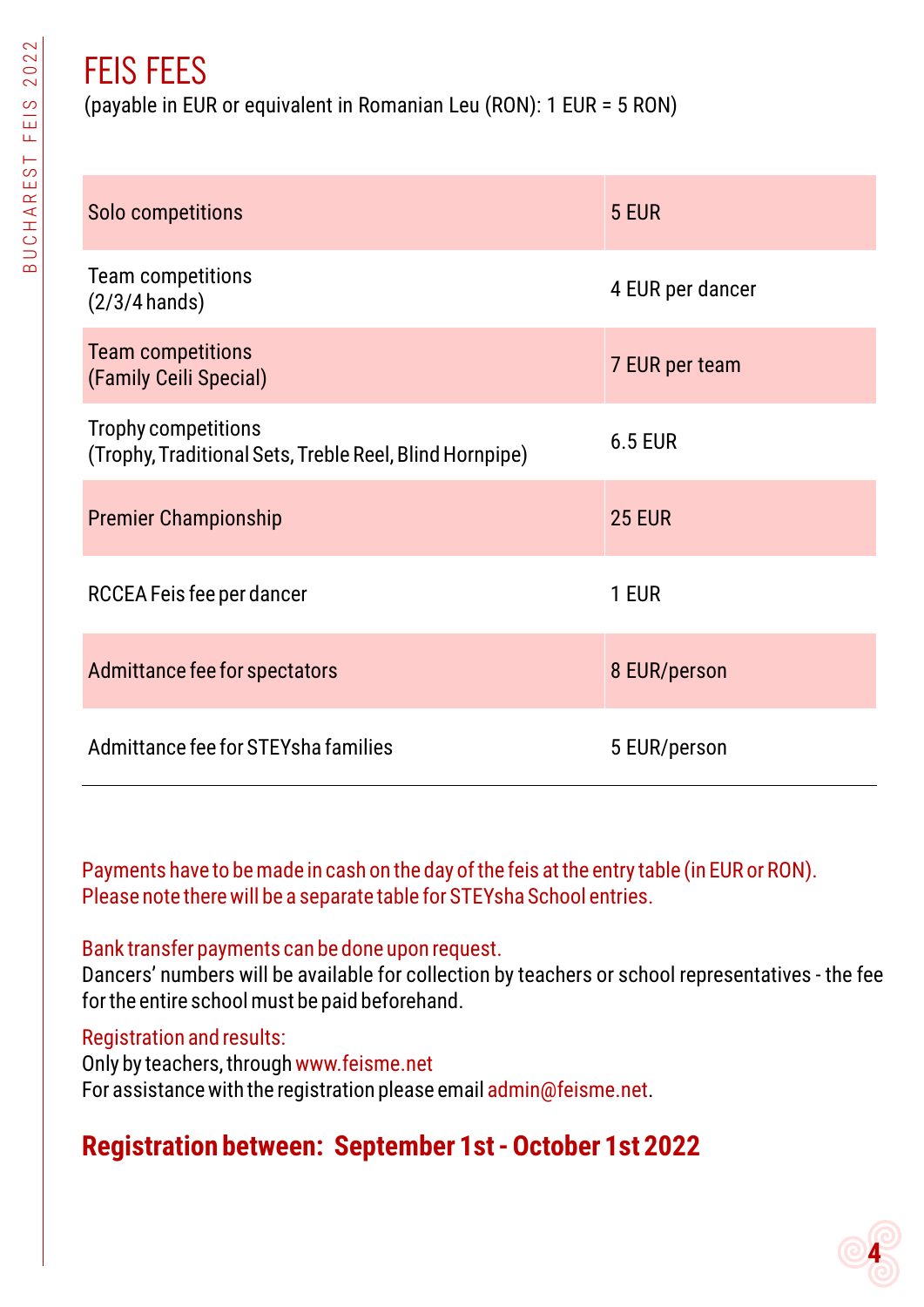### PROVISIONAL TIMETABLE

Final timetable to be published after entries close. (please consider a  $\pm 30$  min time difference to the estimate)

#### Starting time: 08:00

|                                                           |           |           |                 | nopulto, Ibiot |
|-----------------------------------------------------------|-----------|-----------|-----------------|----------------|
| <b>Beginners</b>                                          | Comp. no. | Floor 1   | Comp. no.       | <b>Floor 2</b> |
| Reel                                                      | 1a        | $U_8$     | 1 <sub>b</sub>  | $16 - 25$      |
| Reel                                                      | 2a        | $8 - 12$  | 2 <sub>b</sub>  | $25 - 35$      |
| Reel                                                      | 3a        | $12 - 16$ | 3b              | O 35           |
| Light Jig                                                 | 4a        | $U_8$     | 4 <sub>b</sub>  | $16 - 25$      |
| Light Jig                                                 | 5a        | $8 - 12$  | 5b              | $25 - 35$      |
| Light Jig                                                 | 6a        | $16 - 16$ | 6b              | O 35           |
| Single Jig                                                | 7a        | $U_8$     | 7b              | $16 - 25$      |
| Single Jig                                                | 8a        | $8 - 12$  | 8b              | $25 - 35$      |
| Single Jig                                                | 9a        | $12 - 16$ | 9b              | O 35           |
| Slip Jig                                                  | 10a       | $U_8$     | 10 <sub>b</sub> | $16 - 25$      |
| Slip Jig                                                  | 11a       | $8 - 12$  | 11 <sub>b</sub> | $25 - 35$      |
| Slip Jig                                                  | 12a       | $12 - 16$ | 12 <sub>b</sub> | O 35           |
| <b>Beginner Light Trophy</b>                              | 13a       | $U_8$     | 13 <sub>b</sub> | $16 - 25$      |
| <b>Beginner Light Trophy</b>                              | 14a       | $8 - 12$  | 14b             | $25 - 35$      |
| Beginner Light Trophy                                     | 15a       | $12 - 16$ | 15 <sub>b</sub> | O 35           |
| <b>Heavy Jig</b>                                          | 16a       | $U_8$     | 16 <sub>b</sub> | $16 - 25$      |
| Heavy Jig                                                 | 17a       | $8 - 12$  | 17 <sub>b</sub> | $25 - 35$      |
| <b>Heavy Jig</b>                                          | 18a       | $12 - 16$ | 18 <sub>b</sub> | O 35           |
| Hornpipe                                                  | 19a       | $U_8$     | 19 <sub>b</sub> | $16 - 25$      |
| Hornpipe                                                  | 20a       | $8 - 12$  | 20 <sub>b</sub> | $25 - 35$      |
| Hornpipe                                                  | 21a       | $12 - 16$ | 21 <sub>b</sub> | O 35           |
| <b>Beginner Heavy Trophy</b>                              | 22a       | $U_8$     | 22 <sub>b</sub> | $16 - 25$      |
| <b>Beginner Heavy Trophy</b>                              | 23a       | $8 - 12$  | 23 <sub>b</sub> | $25 - 35$      |
| <b>Beginner Heavy Trophy</b>                              | 24a       | $12 - 16$ | 24 <sub>b</sub> | O 35           |
| Beginner/Primary Traditional Set                          | 25a       | $U$ 10    | 25 <sub>b</sub> | $16 - 30$      |
| <b>Beginner/Primary Traditional Set</b>                   | 26a       | $10 - 16$ | 26 <sub>b</sub> | O 30           |
| *Beginner/Primary Transylvania Land<br><b>Treble Reel</b> | 27a       | U11       |                 |                |
| *Beginner/Primary Transylvania Land<br><b>Treble Reel</b> | 28a       | $11 - 18$ |                 |                |
| *Beginner/Primary Transylvania Land<br><b>Treble Reel</b> | 29a       | O 18      |                 |                |

\* a 10 minutes break will be allowed for dancers to change into their costumes before the Treble Reel competitions

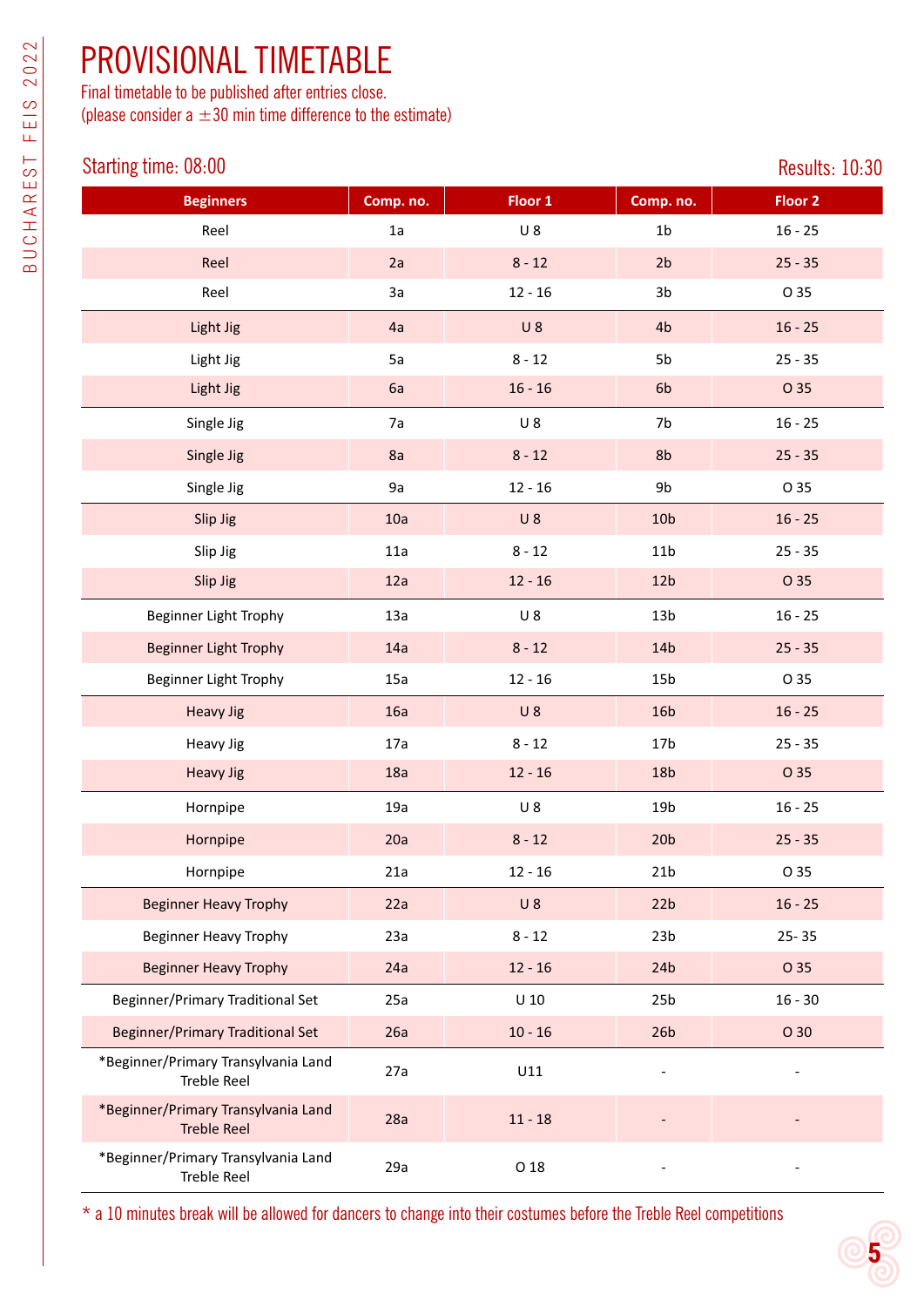### PROVISIONAL TIMETABLE

Final timetable to be published after entries close. (please consider a  $\pm 30$  min time difference to the estimate)

#### Starting time: after Beginners results - approx. 11:10 Results: approx. 13:40

| <b>Primary</b>                         | Comp. no. | Floor 1         | Comp. no.                | Floor <sub>2</sub> |
|----------------------------------------|-----------|-----------------|--------------------------|--------------------|
| Reel                                   | 30a       | $U$ 10          | 30 <sub>b</sub>          | $15 - 30$          |
| Reel                                   | 31a       | $10 - 15$       | 31 <sub>b</sub>          | O 30               |
| Light Jig                              | 32a       | $U$ 10          | 32 <sub>b</sub>          | $16 - 30$          |
| Light Jig                              | 33a       | $10 - 16$       | 33 <sub>b</sub>          | O 30               |
| Single Jig                             | 34a       | $U$ 10          | 34b                      | $16 - 30$          |
| Single Jig                             | 35a       | $10 - 16$       | 35 <sub>b</sub>          | O 30               |
| Slip Jig                               | 36a       | $U$ 10          | 36b                      | $16 - 30$          |
| Slip Jig                               | 37a       | $10 - 16$       | 37 <sub>b</sub>          | O 30               |
| Primary Light Trophy                   | 38a       | $U$ 10          | 38 <sub>b</sub>          | $16 - 30$          |
| <b>Primary Light Trophy</b>            | 39a       | $10 - 16$       | 39 <sub>b</sub>          | O 30               |
| <b>Heavy Jig</b>                       | 40a       | $U$ 10          | 40 <sub>b</sub>          | $16 - 30$          |
| <b>Heavy Jig</b>                       | 41a       | $10 - 16$       | 41 <sub>b</sub>          | O 30               |
| Hornpipe                               | 42a       | $U$ 10          | 42 <sub>b</sub>          | $16 - 30$          |
| Hornpipe                               | 43a       | $10 - 16$       | 43 <sub>b</sub>          | O 30               |
| Primary Heavy Trophy                   | 44a       | $U$ 10          | 44b                      | $16 - 30$          |
| <b>Primary Heavy Trophy</b>            | 45a       | $10 - 16$       | 45 <sub>b</sub>          | O 30               |
| Beginner/Primary Blind Hornpipe        | 46a       | $U$ 18          | $\overline{\phantom{a}}$ | $\overline{a}$     |
| <b>Beginner/Primary Blind Hornpipe</b> | 47a       | O 18            | $\overline{\phantom{a}}$ |                    |
| Beginner/Primary 2-Hand Reel           | 48a       | U <sub>15</sub> | 48b                      | O 15               |
| Beginner/Primary 3-Hand Reel           | 49a       | $U$ 15          | 49 <sub>b</sub>          | O 15               |
| $4/6/8$ Hands                          | 50a       | $U$ 18          | 50 <sub>b</sub>          | O 18               |
| <b>Family Ceili</b>                    | 51a       | All ages        | $\overline{a}$           |                    |

Lunch break: after primary results, about 14:15 - 15:15

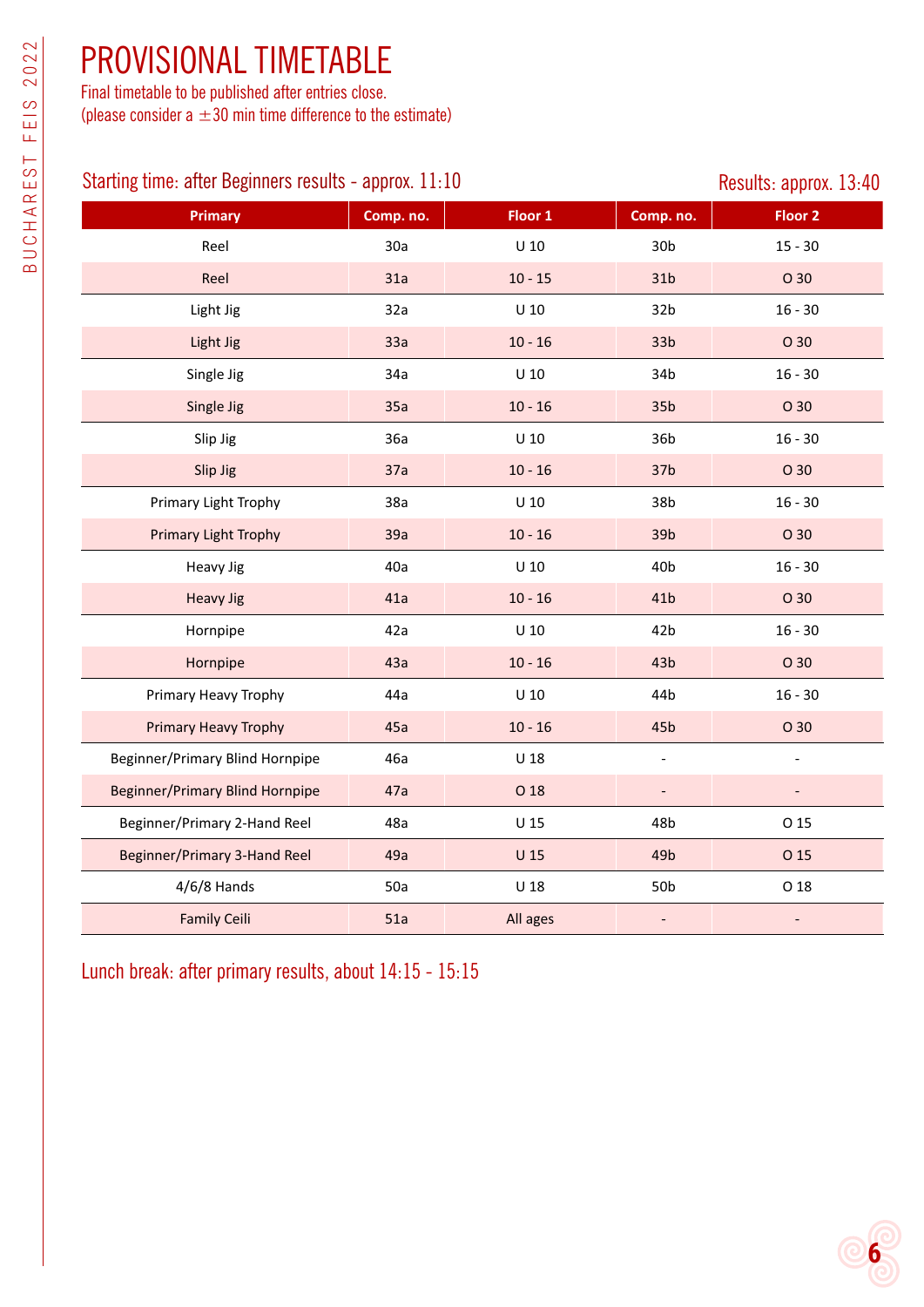### PROVISIONAL TIMETABLE

Final timetable to be published after entries close. (please consider a  $\pm 30$  min time difference to the estimate)

#### Starting time: after lunch break - 15:15 Starting time: approx. 17:00

| <b>Intermediate</b>            | Comp. no. | Floor 1         | Comp. no.       | Floor <sub>2</sub> |
|--------------------------------|-----------|-----------------|-----------------|--------------------|
| Reel                           | 52a       | $U$ 12          | 52b             | $19 - 30$          |
| Reel                           | 53a       | $12 - 19$       | 53 <sub>b</sub> | O 30               |
| Slip Jig                       | 54a       | $U$ 12          | 54b             | $19 - 30$          |
| Slip Jig                       | 55a       | $12 - 19$       | 55b             | O 30               |
| Intermediate/Open Light Trophy | 56a       | $U$ 12          | 56b             | $19 - 30$          |
| Intermediate/Open Light Trophy | 57a       | $12 - 19$       | 57b             | O 30               |
| <b>Heavy Jig</b>               | 58a       | $U$ 12          | 58b             | $19 - 30$          |
| <b>Heavy Jig</b>               | 59a       | $12 - 19$       | 59b             | O 30               |
| Hornpipe                       | 60a       | $U$ 12          | 60b             | $19 - 30$          |
| Hornpipe                       | 61a       | $12 - 19$       | 61b             | O 30               |
| Intermediate/Open Heavy Trophy | 62a       | $U$ 12          | 62 <sub>b</sub> | $19 - 30$          |
| Intermediate/Open Heavy Trophy | 63a       | $12 - 19$       | 63 <sub>b</sub> | O 30               |
| <b>Traditional Set Dance</b>   | 64a       | $U$ 12          | 64b             | $19 - 30$          |
| <b>Traditional Set Dance</b>   | 65a       | $12 - 19$       | 65b             | O 30               |
| <b>Blind Hornpipe</b>          | 66a       | U <sub>18</sub> |                 | $\overline{a}$     |
| <b>Blind Hornpipe</b>          | 67a       | O 18            |                 |                    |
| Transylvania Land Treble Reel  | 68a       | U <sub>16</sub> |                 |                    |
| Transylvania Land Treble Reel  | 69a       | O 16            |                 |                    |
| 2-Hand Reel                    | 70a       | U <sub>18</sub> | 70 <sub>b</sub> | O 18               |

\* a 10 minutes break will be allowed for dancers to change into their costumes before the Treble Reel competitions

#### Starting time: after Intermediate/Open results. Approx. 17:30 Results: approx. 20:00

| <b>Premier Championship</b> | Comp. no. | Floor 1   |
|-----------------------------|-----------|-----------|
| Premier Chamionship         | 71a       | U 14      |
| <b>Premier Chamionship</b>  | 72a       | $14 - 16$ |
| Premier Chamionship         | 73a       | $16 - 29$ |
| <b>Premier Chamionship</b>  | 74a       | O 29      |

Round I: Hard shoes solo Round II: Soft shoes solo Round III: Set dances